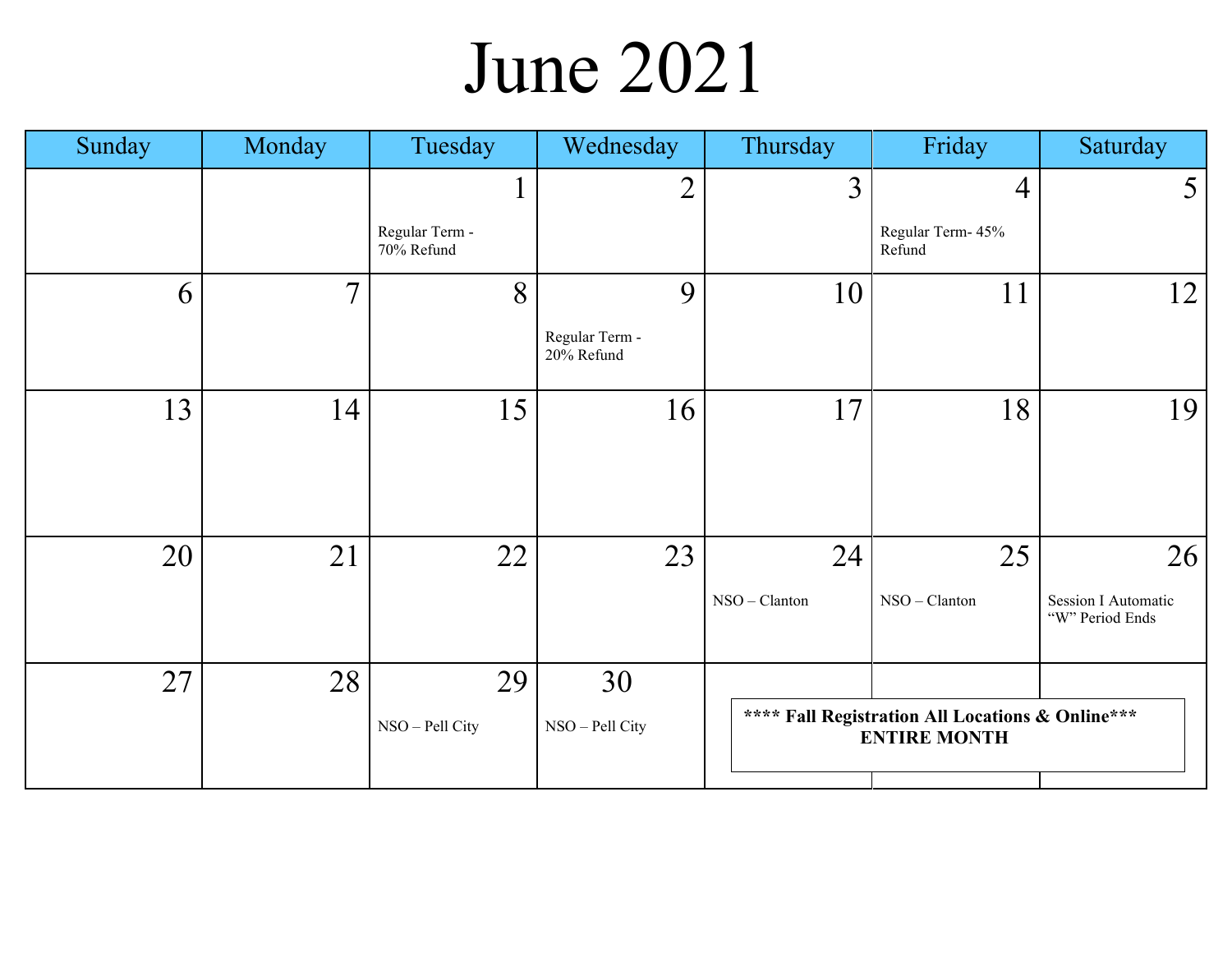# July 2021

| Sunday         | Monday                                                | Tuesday                                                                 | Wednesday                                                                                                               | Thursday                              | Friday                            | Saturday                                                    |
|----------------|-------------------------------------------------------|-------------------------------------------------------------------------|-------------------------------------------------------------------------------------------------------------------------|---------------------------------------|-----------------------------------|-------------------------------------------------------------|
|                |                                                       | **** Fall Registration All Locations & Online***<br><b>ENTIRE MONTH</b> |                                                                                                                         | $\mathbf{1}$                          | $\overline{2}$<br>NSO - Jefferson | $\mathfrak{Z}$                                              |
| $\overline{4}$ | 5<br><b>College Closed</b><br><b>Independence Day</b> | 6<br>NSO - Jefferson                                                    | $\overline{7}$<br>Spring Incomplete (I)<br>grades change to F<br>Summer Automatic<br>"W" Period Ends<br>NSO - Jefferson | 8<br>NSO - Shelby<br>Fin Aid 60% Date | 9<br>NSO - Shelby                 | 10<br><b>Session I Saturday</b><br>Exams<br>NSO - Jefferson |
| 11             | 12<br>Session I Make-up<br>Exams<br>NSO - Shelby      | 13<br>Session I Grades Due<br>@ 2:00 pm                                 | 14                                                                                                                      | 15                                    | 16                                | 17 <sup>1</sup>                                             |
| 18             | 19                                                    | 20                                                                      | 21                                                                                                                      | 22                                    | 23                                | 24                                                          |
| 25             | 26                                                    | 27                                                                      | 28                                                                                                                      | 29                                    | 30                                | 31                                                          |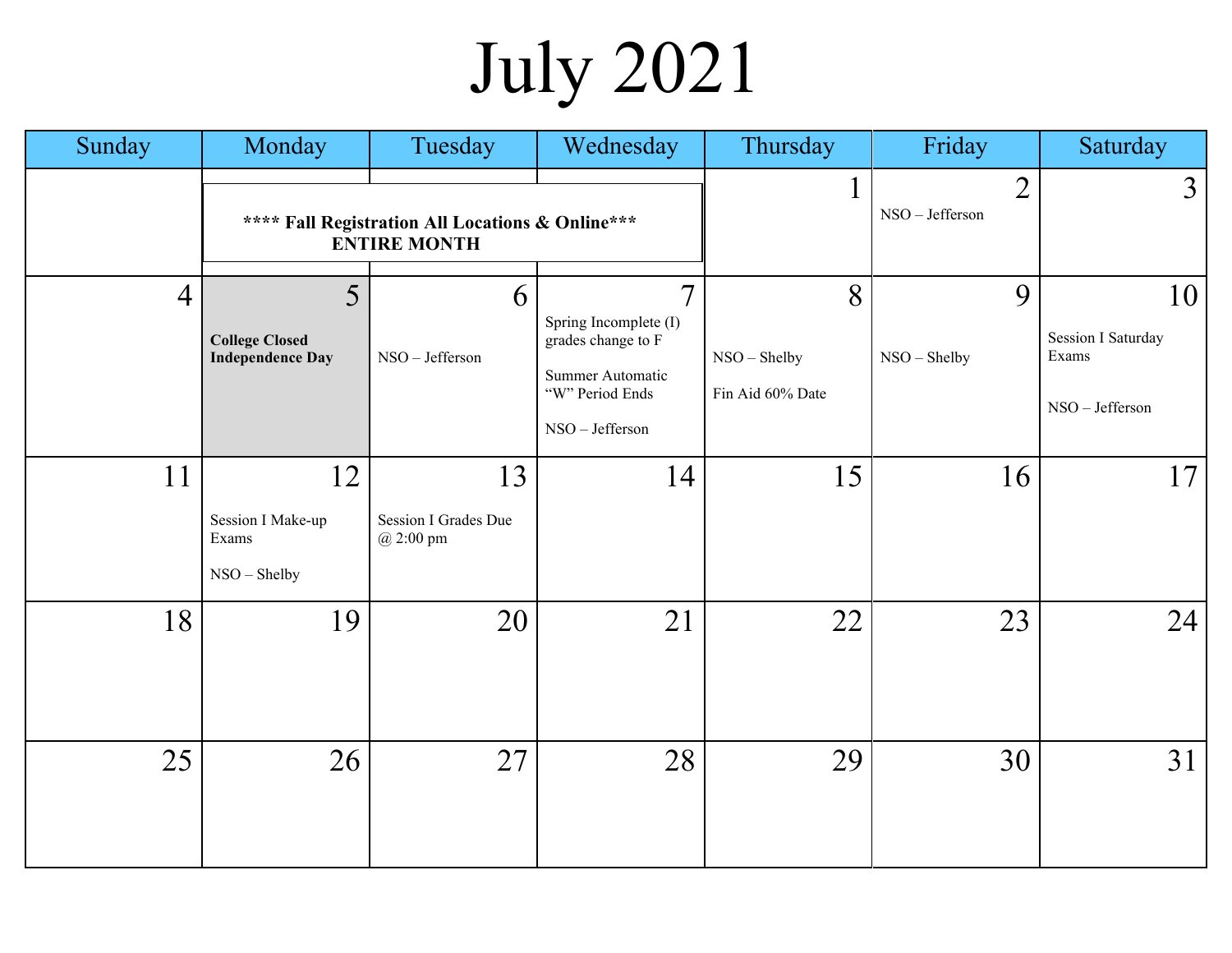### August 2021

| Sunday       | Monday                                                                     | Tuesday                                                                                                 | Wednesday                                                             | Thursday               | Friday                  | Saturday               |
|--------------|----------------------------------------------------------------------------|---------------------------------------------------------------------------------------------------------|-----------------------------------------------------------------------|------------------------|-------------------------|------------------------|
| $\mathbf{I}$ | $\overline{2}$                                                             | $\overline{3}$                                                                                          | 4                                                                     | 5                      | 6                       | $7\phantom{.}$         |
|              |                                                                            |                                                                                                         | <b>Summer Exams</b>                                                   | Summer Exams           | <b>Summer Exams</b>     |                        |
| 8            | 9                                                                          | 10                                                                                                      | 11                                                                    | 12                     | 13                      | 14                     |
|              | Grades Due @ 10am<br>Faculty Duty Day                                      | Duty Non-Instructional                                                                                  | Duty Non-Instructional                                                | Duty Non-Instructional | Duty Non-Instructional  |                        |
| 15           | 16                                                                         | 17                                                                                                      | 18                                                                    | 19                     | 20                      | 21                     |
|              | Local Professional<br>Development<br>Faculty Duty Day                      | -Local Professional<br>Development<br>-Faculty Duty Day<br>-Seniors 60+<br>Registration<br>-100% Refund | Fall Classes Begin<br>(Regular Term and<br>Session I)                 | Thursday Classes Begin | Friday Classes Begin    | Saturday Classes Begin |
|              | Fall Registration - All Locations & Online<br>Extended Hours 8:00am-6:00pm |                                                                                                         | Drop/Add - Regular Term and Session I<br>Extended Hours 8:00am-6:00pm |                        | Drop/Add - Regular Term |                        |
| 22           | 23<br>Session I - 70% Refund                                               | 24<br>Regular Term -<br>Refund 70%                                                                      | 25<br>Session I-45% Refund                                            | 26                     | 27                      | 28                     |
|              | Drop/Add - Regular Term<br>Extended Hours 8:00am-6:00pm                    |                                                                                                         |                                                                       |                        |                         |                        |
| 29           | 30                                                                         | 31                                                                                                      |                                                                       |                        |                         |                        |
|              | Session I-20% Refund                                                       | Regular Term<br>Refund 45%                                                                              |                                                                       |                        |                         |                        |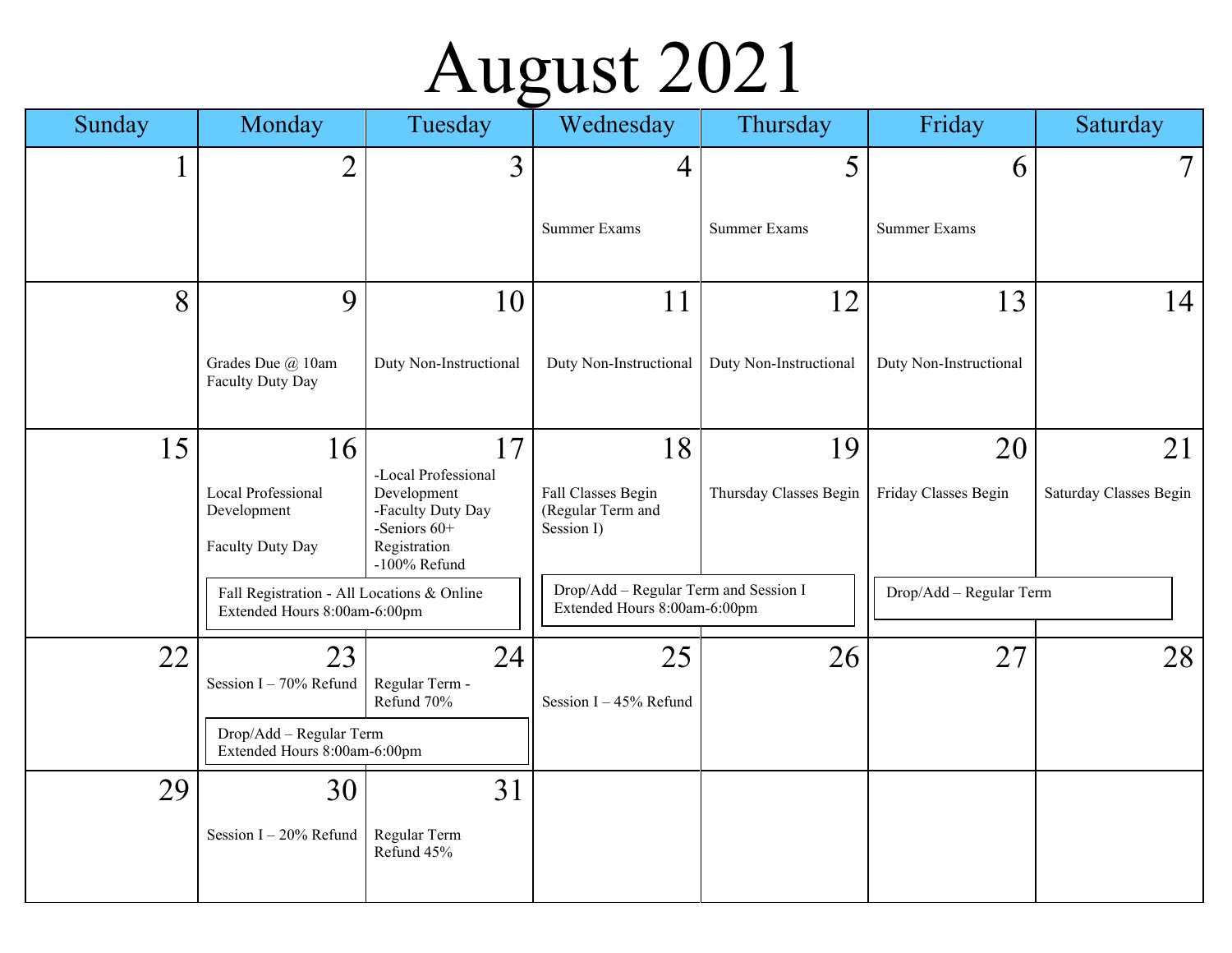## September 2021

| Sunday | Monday                                         | Tuesday                                       | Wednesday                                            | Thursday       | Friday | Saturday       |
|--------|------------------------------------------------|-----------------------------------------------|------------------------------------------------------|----------------|--------|----------------|
|        |                                                |                                               | $\mathbf{r}$                                         | $\overline{2}$ | 3      | $\overline{4}$ |
| 5      | 6<br><b>College Closed</b><br><b>Labor Day</b> | $7\phantom{.0}$<br>Regular Term<br>Refund 20% | 8                                                    | 9              | 10     | 11             |
| 12     | 13                                             | 14                                            | 15                                                   | 16             | 17     | 18             |
| 19     | 20<br>Session I Financial Aid<br>60% Date      | 21                                            | 22<br>Fall Session I<br>Automatic<br>"W" Period Ends | 23             | 24     | 25             |
| 26     | 27                                             | 28                                            | 29                                                   | 30             |        |                |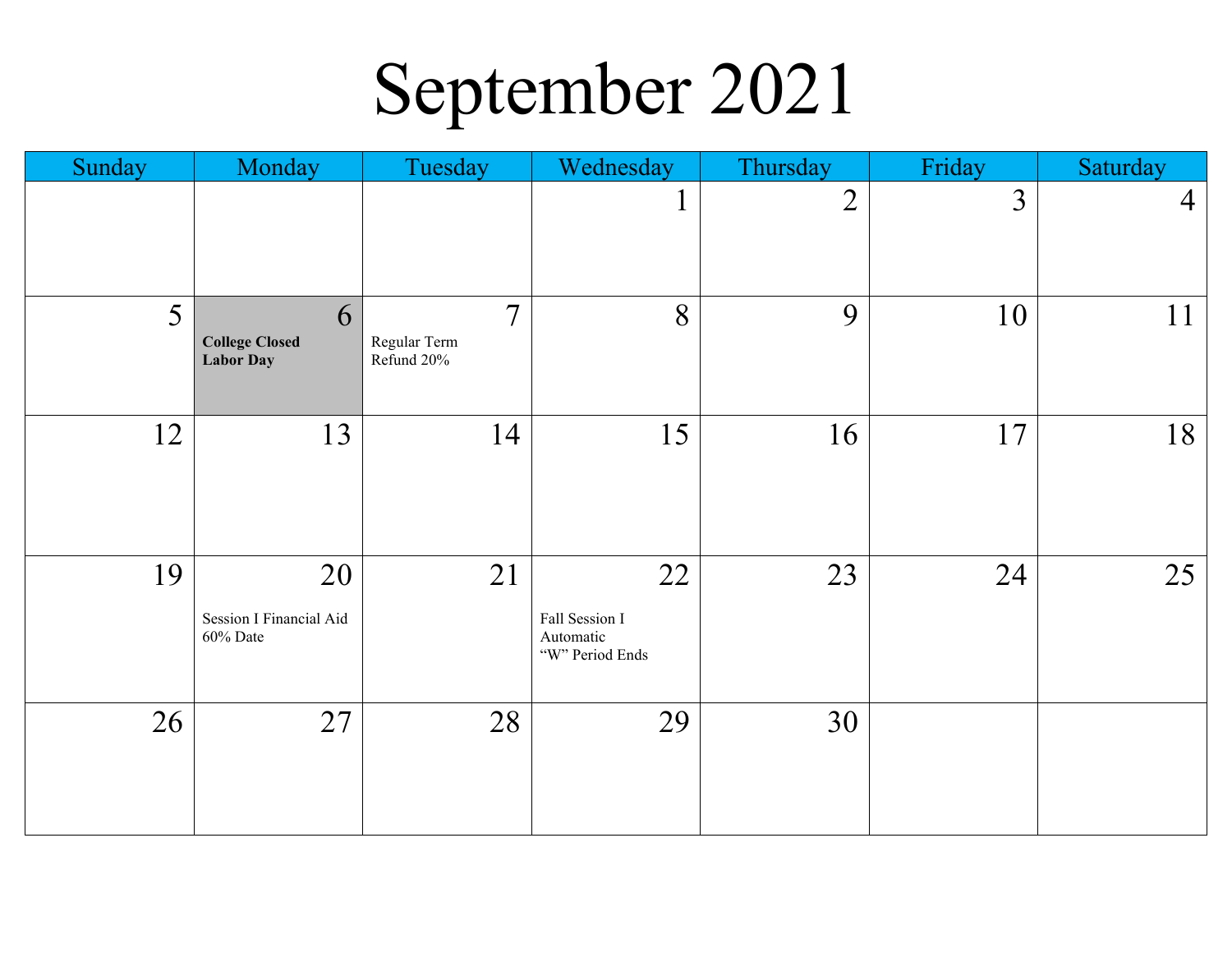#### October 2021

| Sunday | Monday                                                                | Tuesday                                                               | Wednesday                                                             | Thursday                                             | Friday                                       | Saturday                             |  |
|--------|-----------------------------------------------------------------------|-----------------------------------------------------------------------|-----------------------------------------------------------------------|------------------------------------------------------|----------------------------------------------|--------------------------------------|--|
|        |                                                                       |                                                                       |                                                                       |                                                      |                                              | 2                                    |  |
| 3      | $\overline{4}$                                                        | 5                                                                     | 6                                                                     | $\overline{7}$                                       | 8                                            | 9                                    |  |
|        |                                                                       |                                                                       | <b>Session I MW Exams</b>                                             | <b>Session I TR Exams</b>                            | Session I Friday and<br>Make-Up Exams        | <b>Session I Saturday</b><br>Exams   |  |
| 10     | 11                                                                    | 12                                                                    | 13                                                                    | 14                                                   | 15                                           | 16                                   |  |
|        | Sessions 1 Grades Due<br>@10am                                        | Session II 100% Refund<br><b>Session II Registration</b>              | <b>Session II Classes</b><br>Begin                                    | <b>Session II TR Classes</b><br>Begin                | <b>Sessions II Friday</b><br>Classes Begin   | Session II Saturday<br>Classes Begin |  |
|        |                                                                       | All Locations & Online                                                |                                                                       | Session II Add/Drop Period                           |                                              |                                      |  |
| 17     | 18<br>Spring Registration<br>Begins Students with<br>45+ Earned Hours | 19<br>Spring Registration<br>Begins Students with<br>30+ Earned Hours | 20<br>Spring Registration<br>Begins Students with<br>15+ Earned Hours | 21<br>Spring Registration<br>Begins for All Students | 22                                           | 23                                   |  |
|        | Session II $-70%$<br>Refund                                           |                                                                       | Session II $-45%$<br>Refund                                           |                                                      | Spring Registration - All Locations & Online |                                      |  |
| 24     | 25<br>Session II 20% Refund<br>Regular Term Financial<br>Aid 60% Date | 26<br>NSO - Clanton<br>NSO - Shelby                                   | 27                                                                    | 28                                                   | 29                                           | 30                                   |  |
|        | NSO - Jefferson<br>NSO - Pell City                                    |                                                                       | Spring Registration - All Locations & Online                          |                                                      |                                              |                                      |  |
| 31     |                                                                       |                                                                       |                                                                       |                                                      |                                              |                                      |  |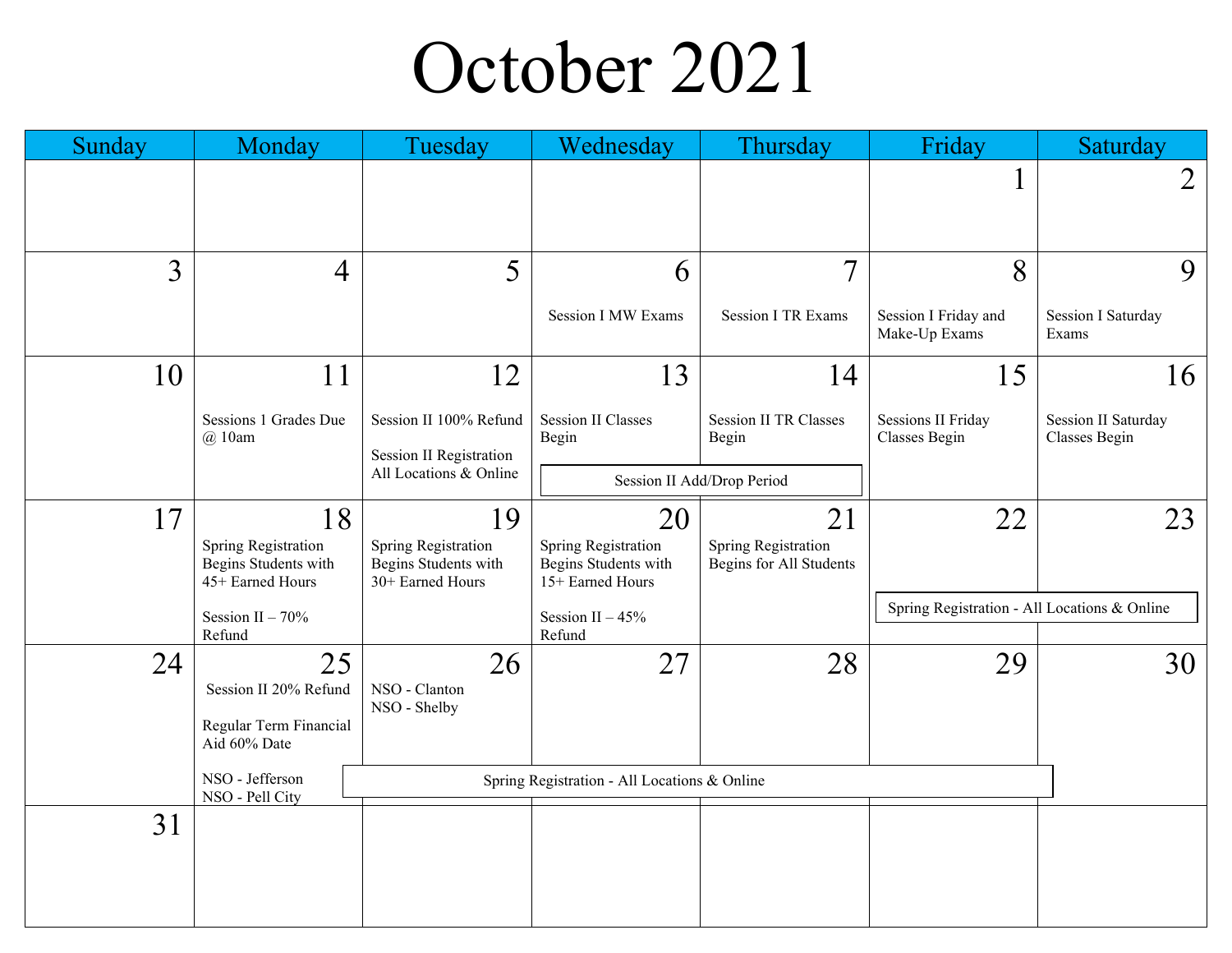### November 2021

| Sunday         | Monday                         | Tuesday                       | Wednesday                                         | Thursday                                      | Friday                                                  | Saturday              |
|----------------|--------------------------------|-------------------------------|---------------------------------------------------|-----------------------------------------------|---------------------------------------------------------|-----------------------|
|                | $\blacksquare$<br>$\mathbf{I}$ | $\overline{2}$                | 3<br>Summer Incomplete (I)<br>Grades Change to F  | $\overline{4}$                                | 5                                                       | 6                     |
|                |                                |                               | Fall Regular Term<br>Automatic "W" Period<br>Ends |                                               |                                                         |                       |
| $\overline{7}$ | 8                              | 9                             | 10                                                | 11                                            | 12                                                      | 13                    |
|                |                                |                               |                                                   | <b>College Closed</b><br><b>Veteran's Day</b> | Session II Financial Aid<br>60% Date                    |                       |
| 14             | 15                             | 16                            | 17                                                | 18                                            | 19                                                      | 20                    |
|                |                                |                               | <b>Session II Automatic</b><br>"W" Period Ends    |                                               |                                                         |                       |
| 21             | 22                             | 23                            | 24                                                | 25                                            | 26                                                      | 27                    |
|                | No Classes                     | No Classes                    | No Classes                                        | <b>College Closed</b>                         | <b>College Closed</b>                                   | <b>College Closed</b> |
|                | State Prof Development         | <b>State Prof Development</b> | <b>State Prof Development</b>                     | <b>Thanksgiving Day</b>                       |                                                         |                       |
|                | Faculty Duty Day               | Faculty Duty Day              | Faculty Duty Day                                  |                                               |                                                         |                       |
| 28             | 29                             | 30                            |                                                   |                                               |                                                         |                       |
|                |                                |                               |                                                   |                                               | <b>Spring Registration - All Locations &amp; Online</b> |                       |
|                |                                |                               |                                                   |                                               | <b>ENTIRE MONTH</b>                                     |                       |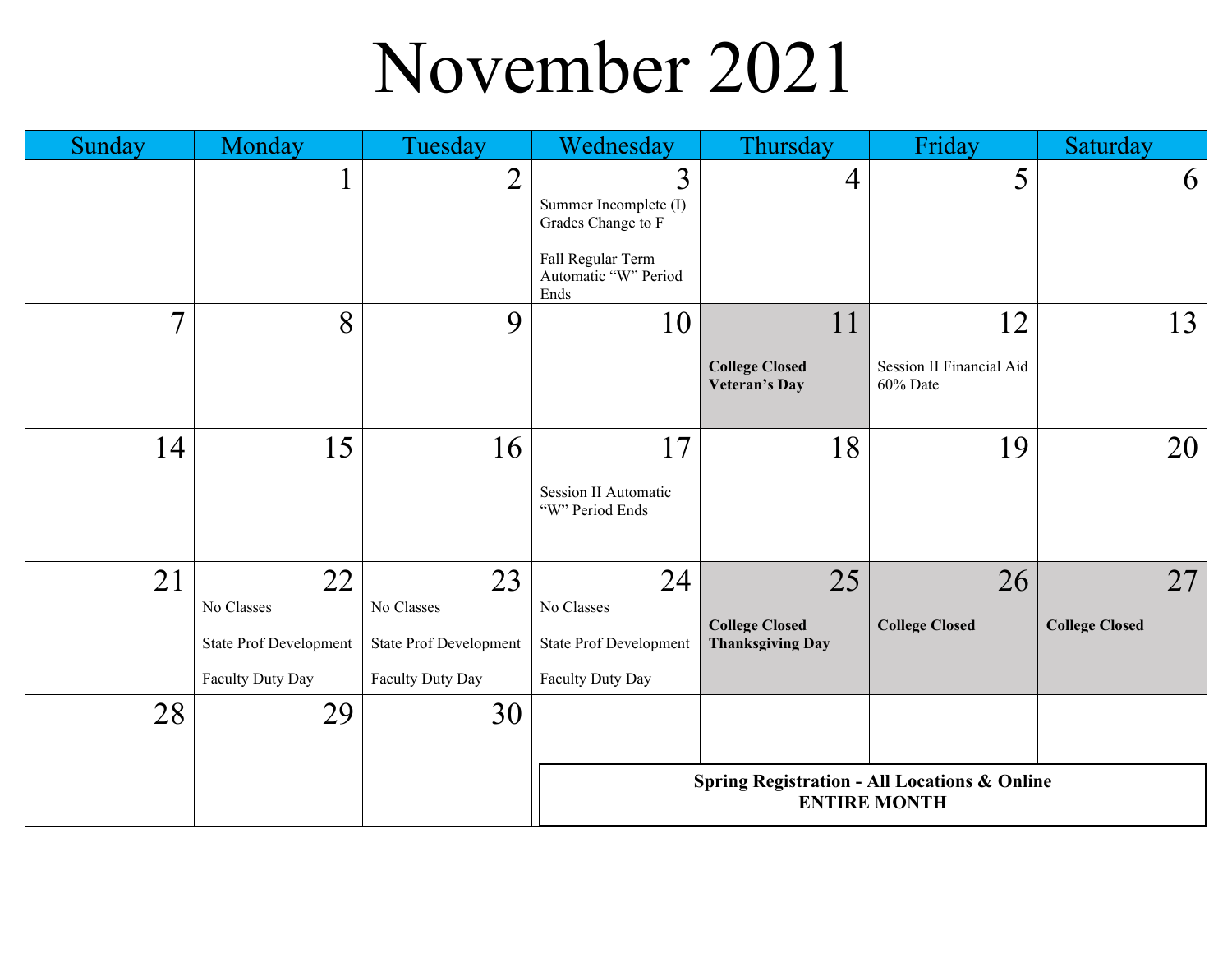### December 2021

| Sunday | Monday                                                                        | Tuesday                           | Wednesday                                     | Thursday                                             | Friday                                        | Saturday                                                |
|--------|-------------------------------------------------------------------------------|-----------------------------------|-----------------------------------------------|------------------------------------------------------|-----------------------------------------------|---------------------------------------------------------|
|        |                                                                               |                                   |                                               | $\overline{2}$                                       | 3                                             | 4                                                       |
|        | <b>Spring Registration - All Location &amp; Online</b><br><b>ENTIRE MONTH</b> |                                   |                                               |                                                      |                                               |                                                         |
| 5      | 6                                                                             | $\overline{7}$                    | 8                                             | 9                                                    | 10                                            | 11                                                      |
|        |                                                                               |                                   | Regular Term Exams<br><b>Session II Exams</b> | Regular Exams<br><b>Session II Exams</b>             | Regular Term Exams<br><b>Session II Exams</b> | Regular Term and<br><b>Session II Saturday</b><br>Exams |
| 12     | 13                                                                            | 14                                | 15                                            | 16                                                   | 17                                            | 18                                                      |
|        | Regular Term Exams                                                            | Regular Term Exams                | Faculty Duty Day                              | Grades Due @ 3pm<br>(Regular Term and<br>Session II) | Faculty Duty Day                              |                                                         |
|        |                                                                               |                                   |                                               | Faculty Duty Day                                     |                                               |                                                         |
| 19     | 20                                                                            | 21                                | 22                                            | 23                                                   | 24                                            | 25                                                      |
|        | Local Professional<br>Development                                             | Local Professional<br>Development | Local Professional<br>Development             | Duty Non-Instructional                               | <b>College Closed</b>                         | <b>College Closed</b><br><b>Christmas Day</b>           |
| 26     | 27                                                                            | 28                                | 29                                            | 30                                                   | 31                                            |                                                         |
|        | <b>College Closed</b>                                                         | <b>College Closed</b>             | <b>College Closed</b>                         | Duty Non-Instructional                               | <b>College Closed</b>                         |                                                         |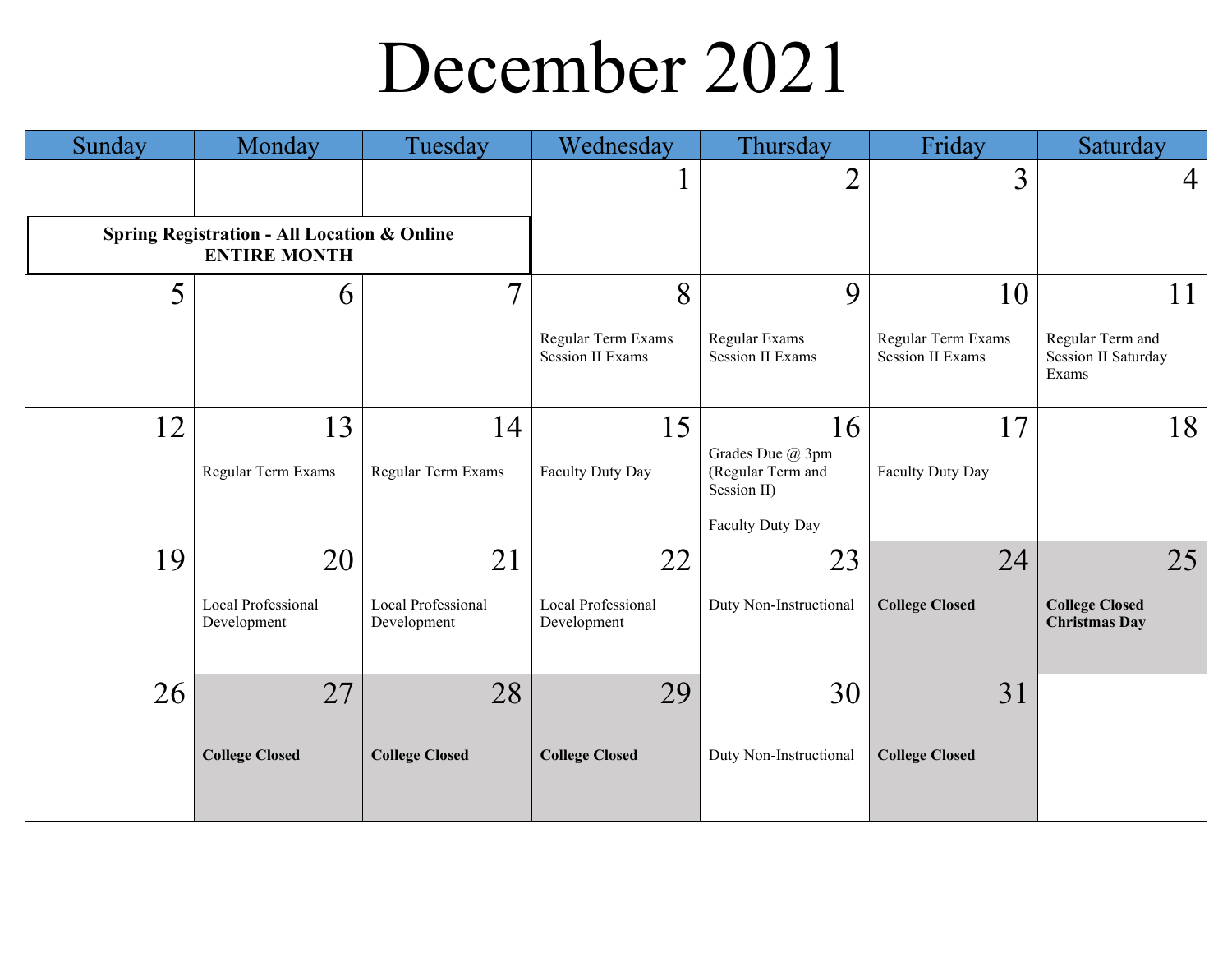### January 2022

| Sunday         | Monday                                            | Tuesday                                                              | Wednesday                      | Thursday                                                         | Friday                                                             | Saturday                                                  |
|----------------|---------------------------------------------------|----------------------------------------------------------------------|--------------------------------|------------------------------------------------------------------|--------------------------------------------------------------------|-----------------------------------------------------------|
|                |                                                   |                                                                      |                                |                                                                  |                                                                    | $\bf{l}$                                                  |
| $\overline{2}$ | 3                                                 | $\overline{4}$                                                       | 5                              | 6                                                                | $\tau$                                                             | 8                                                         |
|                |                                                   |                                                                      |                                | Regular Term, Session I,<br>and First Five Week -<br>100% Refund | Classes Begin<br>(Regular Term, Session<br>I, and First Five-Week) | Saturday Classes Begin<br>(Regular Term and<br>Session I) |
|                |                                                   | Registration - All Locations & Online   Extended Hours 8:00am-6:00pm |                                | -Seniors 60+ Registration                                        | Drop/Add - Regular Term, Session I, and<br>First Five Week         |                                                           |
|                |                                                   |                                                                      |                                |                                                                  |                                                                    |                                                           |
| 9              | 10                                                | 11                                                                   | 12                             | 13                                                               | 14                                                                 | 15                                                        |
|                | MW Classes Begin<br>(Regular Term &<br>Session I) | TR Classes Begin<br>(Regular Term &<br>Session I)                    | First Five-Week-<br>45% Refund | Regular Term - 70%<br>Refund                                     | Session $I - 45%$ Refund                                           |                                                           |
|                | Session I and First<br>Five-Week $-70%$<br>Refund |                                                                      |                                |                                                                  |                                                                    |                                                           |
|                | Drop/Add - Regular                                |                                                                      | Drop/Add - Regular Term        |                                                                  |                                                                    |                                                           |
|                | Term, Session I, and<br>First Five-Week           |                                                                      | Extended Hours 8:00am-6:00pm   |                                                                  |                                                                    |                                                           |
| 16             | 17                                                | 18                                                                   | 19                             | 20                                                               | 21                                                                 | 22                                                        |
|                | <b>College Closed</b><br><b>MLK Jr. Holiday</b>   | Session I and First<br>Five-Week-<br>20% Refund                      |                                | Regular Term -<br>45% Refund                                     |                                                                    |                                                           |
| 23             | 24                                                | 25                                                                   | 26                             | 27                                                               | 28                                                                 | 29                                                        |
|                |                                                   |                                                                      |                                | Regular Term -<br>20% Refund                                     |                                                                    |                                                           |
| 30             | 31                                                |                                                                      |                                |                                                                  |                                                                    |                                                           |
|                | First Five-Week<br>Automatic "W" Period<br>Ends   |                                                                      |                                |                                                                  |                                                                    |                                                           |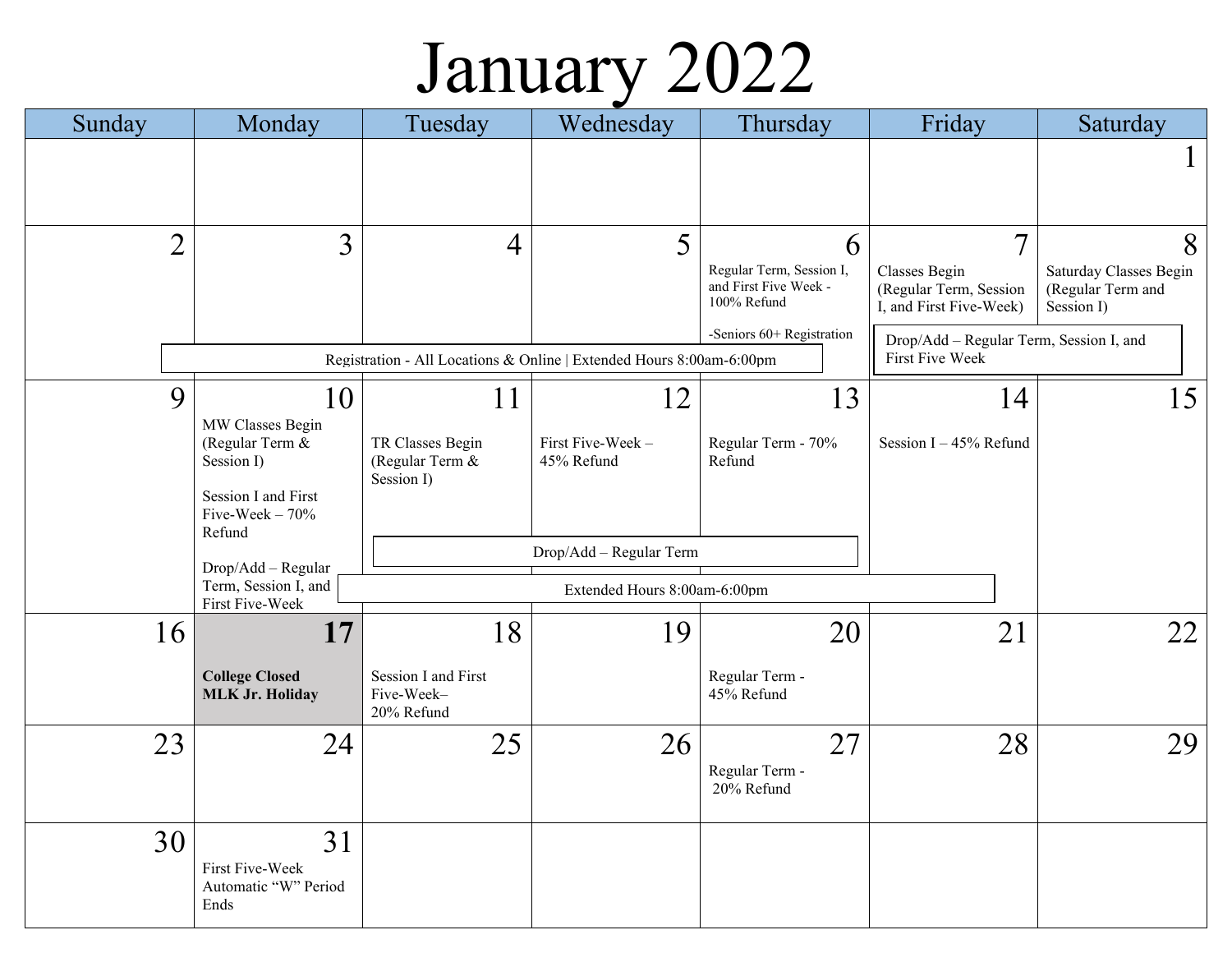# February 2022

| Sunday | Monday                                                                                      | Tuesday                                         | Wednesday                                                              | Thursday                              | Friday                                | Saturday                          |
|--------|---------------------------------------------------------------------------------------------|-------------------------------------------------|------------------------------------------------------------------------|---------------------------------------|---------------------------------------|-----------------------------------|
|        |                                                                                             | $\mathbf{I}$                                    | $\overline{2}$                                                         | $\overline{3}$                        | $\overline{4}$                        | $5\overline{)}$                   |
| 6      | $\overline{7}$                                                                              | 8<br><b>Session I Financial Aid</b><br>60% Date | 9<br>First Five-Week Exams                                             | 10<br>First Five-Week Exams           | 11                                    | 12                                |
| 13     | 14<br>First Five-Week Grades<br>Due @ 10am<br><b>Session I Automatic</b><br>"W" Period Ends | 15<br>Second Five-Week -<br>100% Refund         | 16<br>Second Five-Week<br>Classes Begin<br>Drop/Add - Second Five-Week | 17                                    | 18<br>Second Five-Week-<br>70% Refund | 19                                |
| 20     | 21<br>Second Five-Week -<br>45% Refund                                                      | 22                                              | 23                                                                     | 24<br>Second Five-Week-<br>20% Refund | 25                                    | 26<br>Session I<br>Saturday Exams |
| 27     | 28<br><b>Session I MW Exams</b>                                                             |                                                 |                                                                        |                                       |                                       |                                   |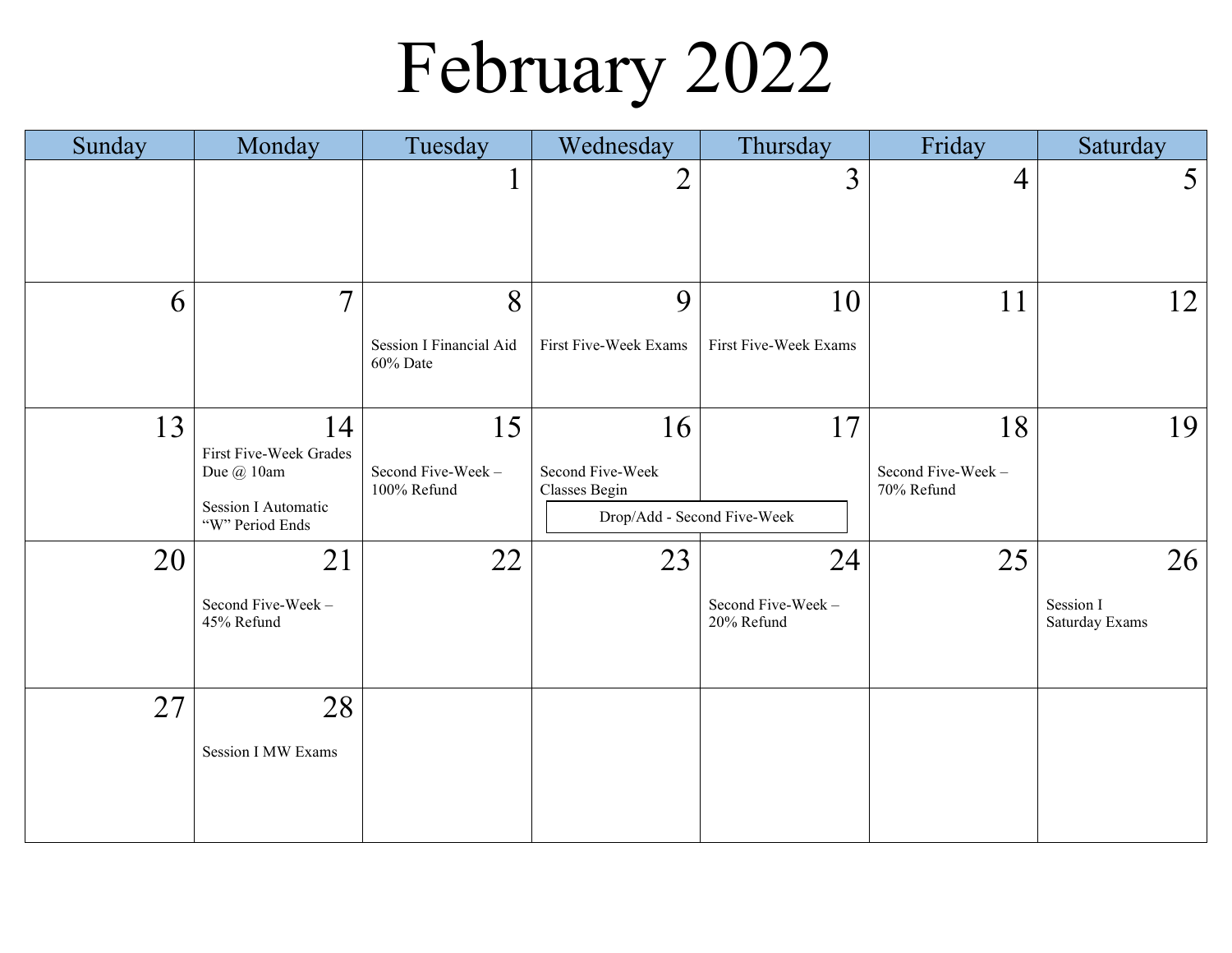### March 2022

| Sunday | Monday                                                                            | Tuesday                                                                    | Wednesday                                                                         | Thursday                                              | Friday                                     | Saturday                             |
|--------|-----------------------------------------------------------------------------------|----------------------------------------------------------------------------|-----------------------------------------------------------------------------------|-------------------------------------------------------|--------------------------------------------|--------------------------------------|
|        |                                                                                   |                                                                            | 2                                                                                 | 3                                                     | 4                                          | 5                                    |
|        |                                                                                   | <b>Session I TR Exams</b>                                                  | Session I<br>Make-Up Exams                                                        | Session I Grades Due<br>$(a)$ 2pm                     | Session II $-100\%$<br>Refund              | Saturday Session II<br>Classes Begin |
|        |                                                                                   |                                                                            | Session II Registration- All Locations & Online                                   |                                                       |                                            | Add/Drop - Session II                |
| 6      | $\overline{7}$                                                                    | 8                                                                          | 9                                                                                 | 10                                                    | 11                                         | 12 <sup>1</sup>                      |
|        | Session II M/W Classes<br>Begin                                                   | Session II T/TH Classes<br>Begin                                           | Second Five-Week                                                                  |                                                       |                                            |                                      |
|        |                                                                                   | Session II - 70%<br>Refund                                                 | Automatic "W" Period<br>Ends                                                      |                                                       |                                            |                                      |
|        | Add/Drop - Session II                                                             |                                                                            |                                                                                   |                                                       |                                            |                                      |
| 13     | 14                                                                                | 15                                                                         | 16                                                                                | 17                                                    | 18                                         | 19                                   |
|        | <b>Summer Registration</b><br><b>Begins for Students</b><br>with 45+ Earned Hours | <b>Summer Registration</b><br>Begins for Students<br>with 30+ Earned Hours | <b>Summer Registration</b><br><b>Begins for Students</b><br>with 30+ Earned Hours | <b>Summer Registration</b><br>Begins for All Students |                                            |                                      |
|        | Session II - 45%<br>Refund                                                        | Spring Regular Term<br>Fin Aid 60% Day                                     | Session II-<br>20% Refund                                                         |                                                       | Summer Registration All Locations & Online |                                      |
| 20     | 21                                                                                | 22                                                                         | 23                                                                                | 24                                                    | 25                                         | 26 <sub>1</sub>                      |
|        | NSO - Jefferson<br>NSO - Pell City                                                | NSO - Clanton<br>NSO - Shelby                                              |                                                                                   | Second Five-Week                                      |                                            |                                      |
|        | Second Five-Week Exams                                                            | Second Five-Week Exams                                                     |                                                                                   | Grades Due @ 10am                                     |                                            |                                      |
|        |                                                                                   |                                                                            | Summer Registration All Locations & Online                                        |                                                       |                                            |                                      |
| 27     | 28                                                                                | 29                                                                         | 30                                                                                | 31                                                    |                                            |                                      |
|        | Spring Break - No<br>Classes                                                      | Spring Break - No<br>Classes                                               | Spring Break - No<br>Classes                                                      | <b>Spring Break</b><br><b>College Closed</b>          |                                            |                                      |
|        | Duty Non-Instructional                                                            | Duty Non-Instructional                                                     | Duty Non-Instructional                                                            |                                                       |                                            |                                      |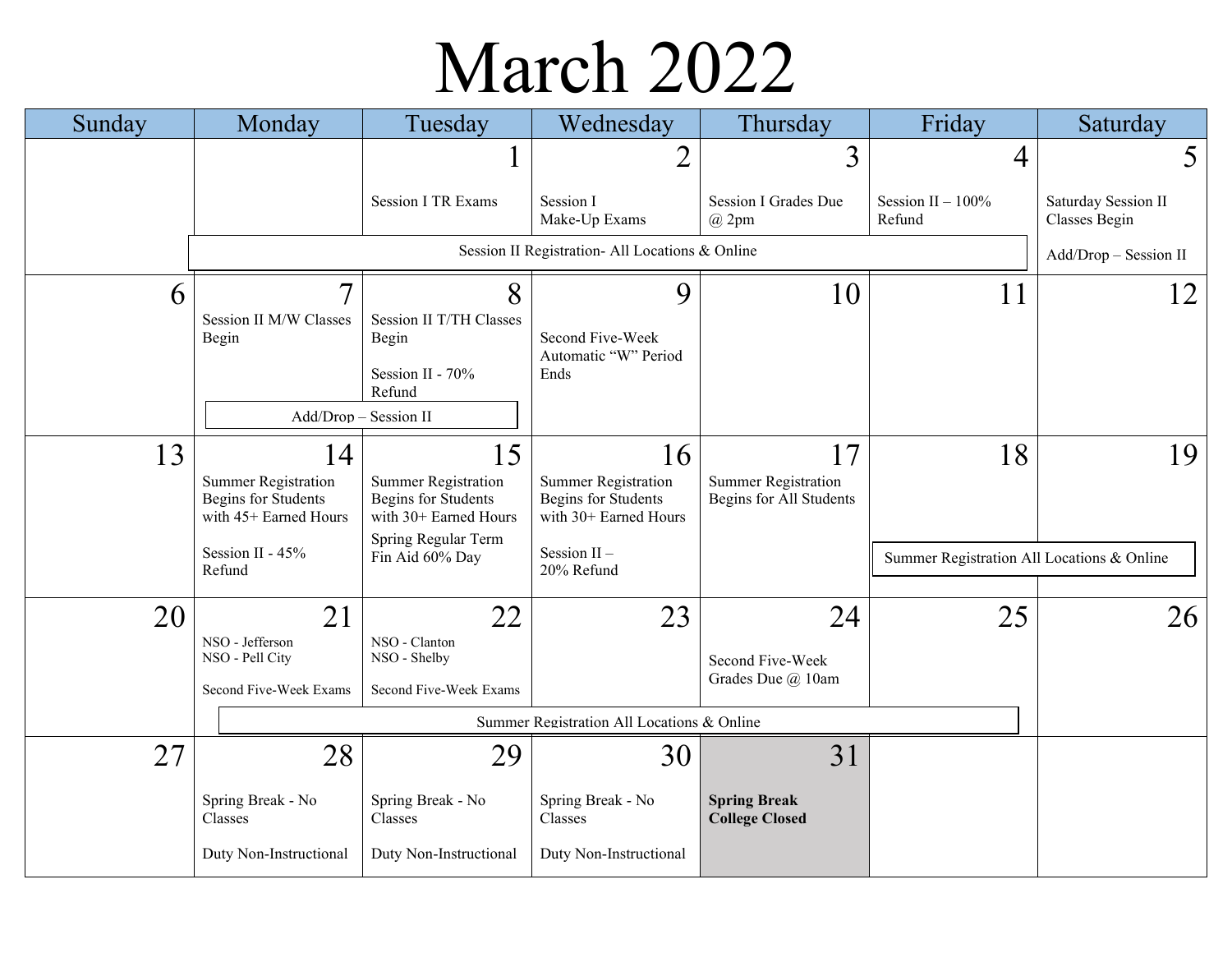# April 2022

| Sunday                                                                       | Monday                                                                                                                                                 | Tuesday                               | Wednesday                                  | Thursday                        | Friday                                            | Saturday                                                       |
|------------------------------------------------------------------------------|--------------------------------------------------------------------------------------------------------------------------------------------------------|---------------------------------------|--------------------------------------------|---------------------------------|---------------------------------------------------|----------------------------------------------------------------|
| **** Summer Registration - All Locations & Online****<br><b>ENTIRE MONTH</b> |                                                                                                                                                        |                                       |                                            |                                 | T<br><b>Spring Break</b><br><b>College Closed</b> | $\overline{2}$<br><b>Spring Break</b><br><b>College Closed</b> |
| 3<br>Third Five-Week -<br>100% Refund                                        | $\overline{4}$<br>Fall Incomplete (I) Grades<br>Change to F<br>Spring Regular Term<br>Automatic "W" Period<br>Ends<br>Third Five-Week Classes<br>Begin | 5<br>Drop/Add - Third Five-Week       | 6<br>Third Five-Week -<br>70% Refund       | $\overline{7}$                  | 8                                                 | 9                                                              |
| 10                                                                           | 11<br>Third Five-Week -<br>45% Refund                                                                                                                  | 12<br>Third Five-Week -<br>20% Refund | 13<br>Session II Financial Aid<br>60% Date | 14<br><b>Honors Convocation</b> | 15                                                | 16 <sup>1</sup>                                                |
| 17                                                                           | 18<br><b>Session II Automatic</b><br>"W" Period Ends                                                                                                   | 19                                    | 20                                         | 21                              | 22                                                | 23                                                             |
| 24                                                                           | 25<br>Third Five-Week<br>Automatic "W" Period<br>Ends                                                                                                  | 26                                    | 27                                         | 28                              | 29                                                | 30<br>Regular Term and<br>Session II Saturday<br>Exams         |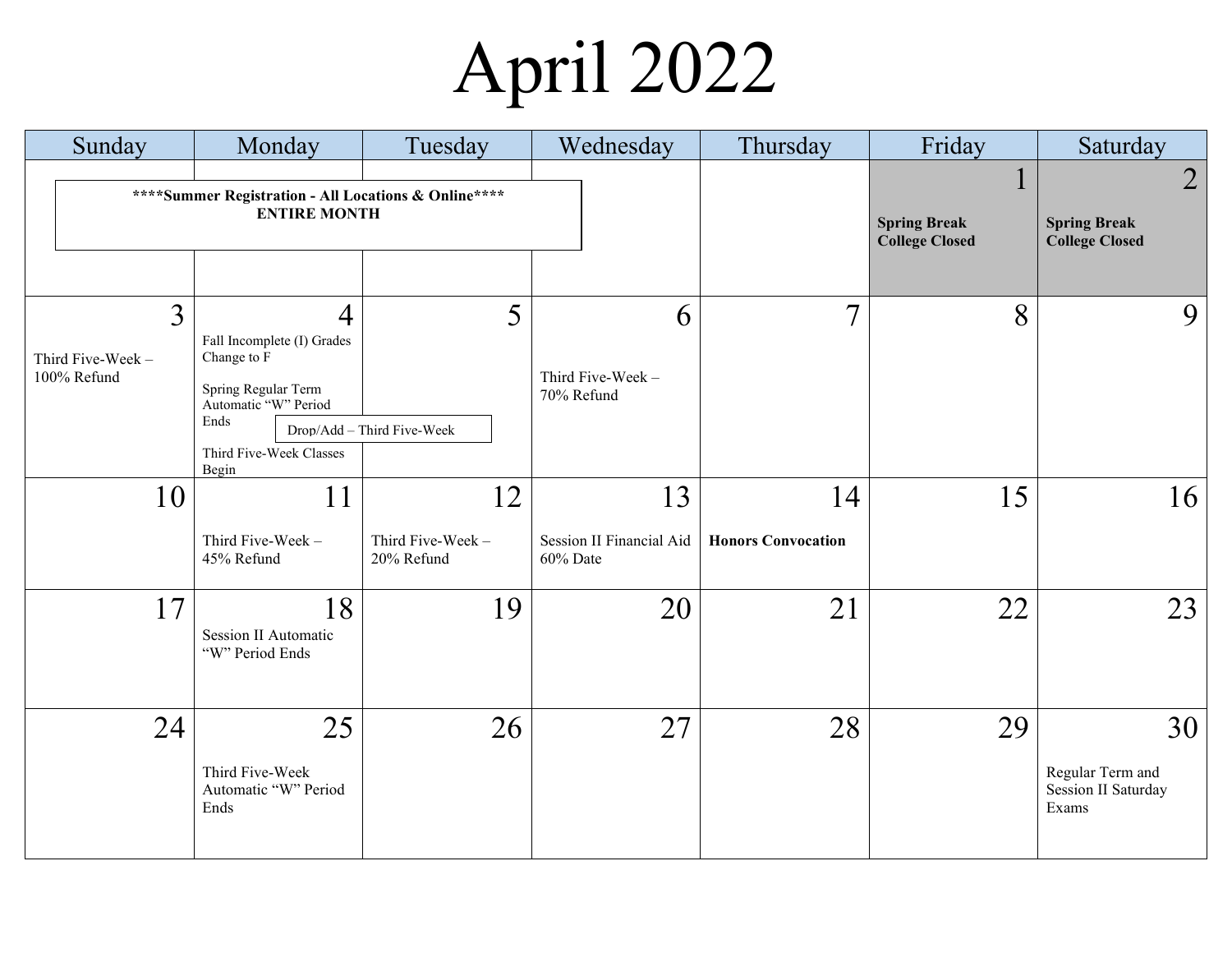### May 2022

| Sunday | Monday                                                                                               | Tuesday                                                                                                                                         | Wednesday                                                                                                          | Thursday                                                           | Friday                                                                               | Saturday                         |
|--------|------------------------------------------------------------------------------------------------------|-------------------------------------------------------------------------------------------------------------------------------------------------|--------------------------------------------------------------------------------------------------------------------|--------------------------------------------------------------------|--------------------------------------------------------------------------------------|----------------------------------|
|        | $\overline{2}$<br>Regular Term Exams<br><b>Session II Exams</b>                                      | 3<br>Regular Term Exams<br><b>Session II Exams</b>                                                                                              | 4<br>Regular Term Exams<br><b>Session II Exams</b>                                                                 | 5<br>Regular Term Exams<br>Third Five-Week<br>Exams                | 6<br>Regular Term Exams<br>Third Five-Week<br>Exams<br>2022 Commencement<br>Ceremony |                                  |
| 8      | 9<br>Grades Due @ 10am<br>(Regular Term, Session<br>II, and Third Five-<br>Week)<br>Faculty Duty Day | 10<br>May Mini-Term<br>100% Refund<br>Faculty Duty Day                                                                                          | 11<br>May Mini-Term<br>Classes Begin<br>May Mini 45% Refund<br>until 12pm (Noon)<br>Duty Non-Instructional         | 12<br>May Mini Term<br>Duty Non-Instructional                      | 13<br>May Mini Term<br>Automatic "W" Period<br>Ends<br>Duty Non-Instructional        | 14                               |
| 15     | 16<br>May Mini Term<br>Duty Non-Instructional                                                        | 17<br>May Mini Term<br>Duty Non-Instructional                                                                                                   | 18<br>May Mini Term<br>Exams 8:30-10:30am<br>Duty Non-Instructional                                                | 19<br>May Mini Term<br>Grades due @ 10am<br>Duty Non-Instructional | 20<br>Duty Non-Instructional                                                         | 21                               |
| 22     | 23<br>Faculty Duty Day                                                                               | 24<br>Faculty Duty Day<br>Seniors 60+ Registration<br>Regular Term and Five-<br>Week Session 1 - 100%<br>Refund<br>Extended Hours 8:00am-6:00pm | 25<br>Classes Begin<br>(Regular Term and<br>Five-Week Session 1)<br>Drop/Add (Regular Term and Five-Week Session 1 | 26                                                                 | 27<br>Drop/Add - Regular<br>Term<br>Five-Week Session 1-<br>70% Refund               | 28<br>Drop/Add - Regular<br>Term |
| 29     | 30<br><b>College Closed</b><br><b>Memorial Day</b>                                                   | 31<br>Regular Term - 70%<br>Refund<br>Five-Week Session 1 -<br>45% Refund<br>Drop/Add - Regular Term<br>Extended Hours 8:00am-<br>$6:00$ pm     |                                                                                                                    |                                                                    |                                                                                      |                                  |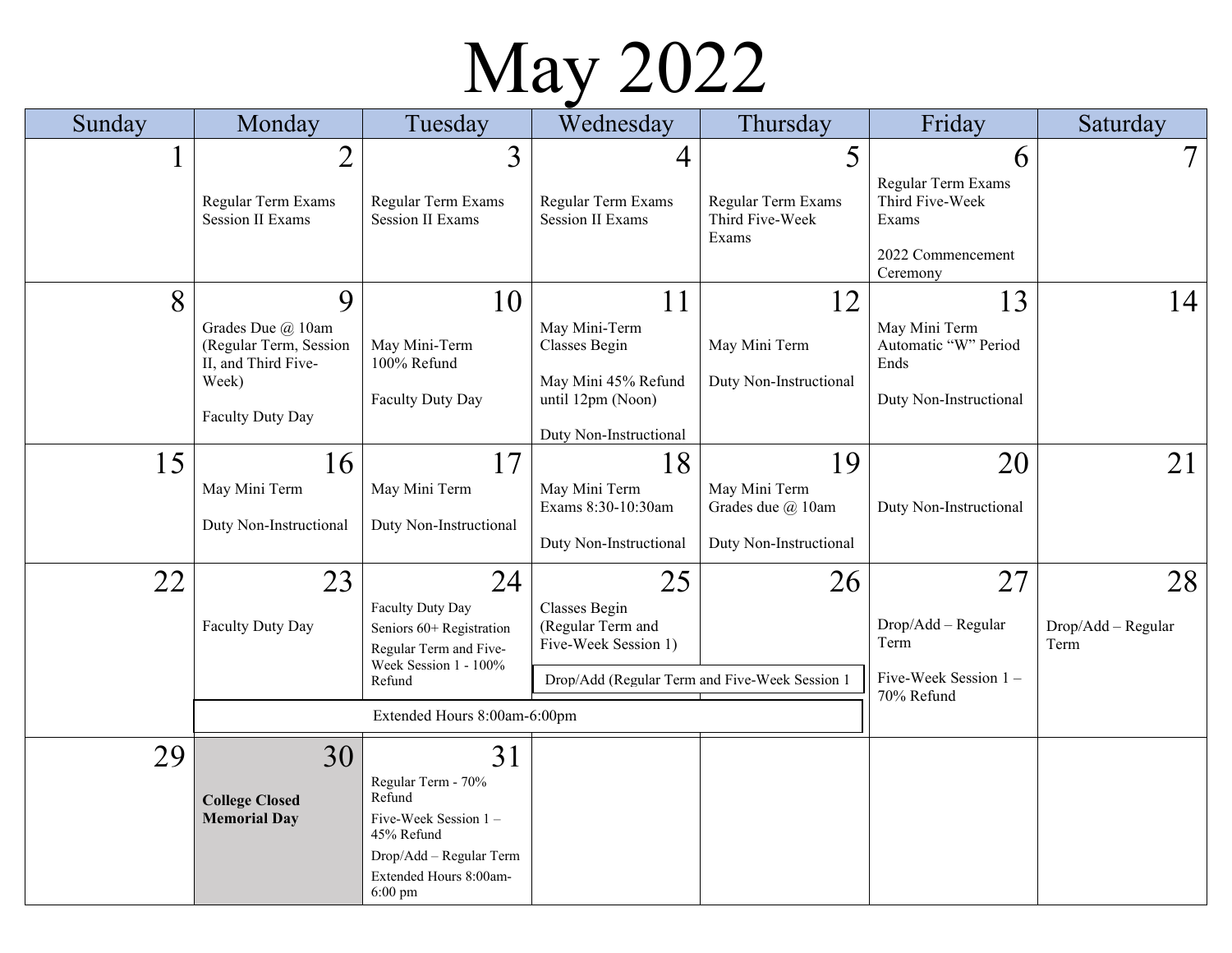### June 2022

| Sunday | Monday                                                                    | Tuesday                            | Wednesday                                                             | Thursday                                             | Friday                          | Saturday |
|--------|---------------------------------------------------------------------------|------------------------------------|-----------------------------------------------------------------------|------------------------------------------------------|---------------------------------|----------|
|        | ***** Fall Registration All Locations & Online****<br><b>ENTIRE MONTH</b> |                                    | Drop/Add - Regular<br>Term<br><b>Extended Hours</b><br>8:00am-6:00 pm | $\overline{2}$<br>Five-Week Session 1-<br>20% Refund | 3<br>Regular Term<br>45% Refund | 4        |
| 5      | 6                                                                         | $\overline{7}$                     | 8<br>Regular Term<br>20% Refund                                       | 9                                                    | 10                              | 11       |
| 12     | 13                                                                        | 14                                 | 15<br>Five-Week Session I<br>Automatic" Period<br>Ends                | 16                                                   | 17                              | 18       |
| 19     | 20                                                                        | 21                                 | 22                                                                    | 23                                                   | 24                              | 25       |
| 26     | 27<br>Five-Week Session 1<br>Exams                                        | 28<br>Five-Week Session 1<br>Exams | 29                                                                    | 30<br>Five-Week Session 1<br>Grades Due @ 10am       |                                 |          |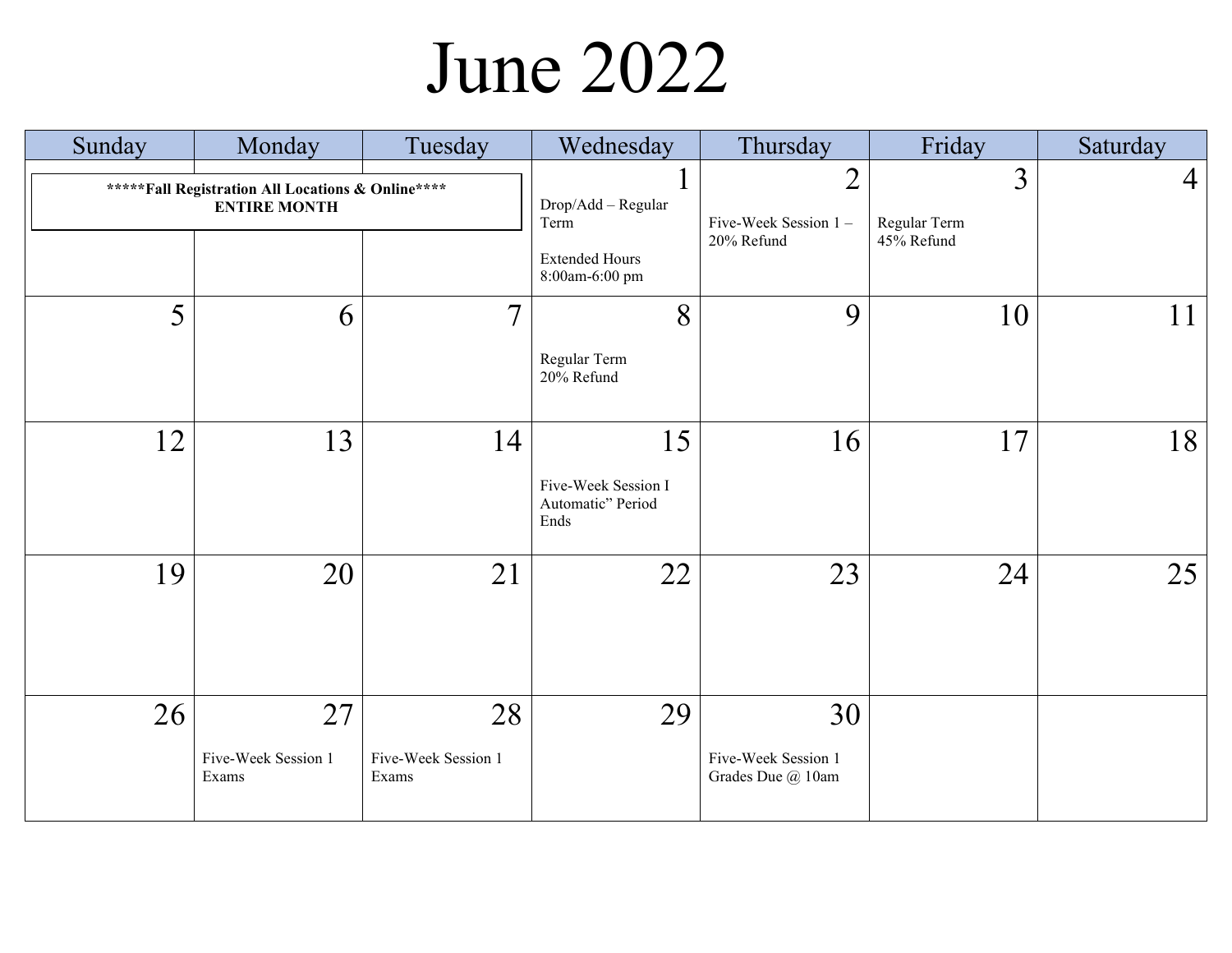# July 2022

| Sunday | Monday                                                                                                     | Tuesday                                   | Wednesday                                                                                                                       | Thursday                                             | Friday                                     | Saturday       |
|--------|------------------------------------------------------------------------------------------------------------|-------------------------------------------|---------------------------------------------------------------------------------------------------------------------------------|------------------------------------------------------|--------------------------------------------|----------------|
|        | ***** Fall Registration All Locations & Online ****<br><b>ENTIRE MONTH</b>                                 |                                           |                                                                                                                                 |                                                      |                                            | $\overline{2}$ |
| 3      | $\overline{4}$<br><b>College Closed</b><br><b>Independence Day</b><br>Five-Week Session 2 -<br>100% Refund | 5<br>Five-Week Session 2<br>Classes Begin | 6<br>Spring Incomplete (I)<br>Grades Change to F<br>Regular Term Automatic<br>"W" Period Ends<br>Five-Week Session 2 - Drop/Add | $\overline{7}$<br>Five-Week Session 2-<br>70% Refund | 8<br>Regular Term Financial<br>Aid 60% Day | 9              |
| 10     | 11<br>Five-Week Session 2 -<br>45% Refund                                                                  | 12                                        | 13<br>Five-Week Session 2 -<br>20% Refund                                                                                       | 14                                                   | 15                                         | 16             |
| 17     | 18                                                                                                         | 19                                        | 20                                                                                                                              | 21                                                   | 22                                         | 23             |
| 24     | 25<br>Five-Week Session 2<br>Automatic "W" Period<br>Ends                                                  | 26                                        | 27                                                                                                                              | 28                                                   | 29                                         | 30             |
| 31     |                                                                                                            |                                           |                                                                                                                                 |                                                      |                                            |                |